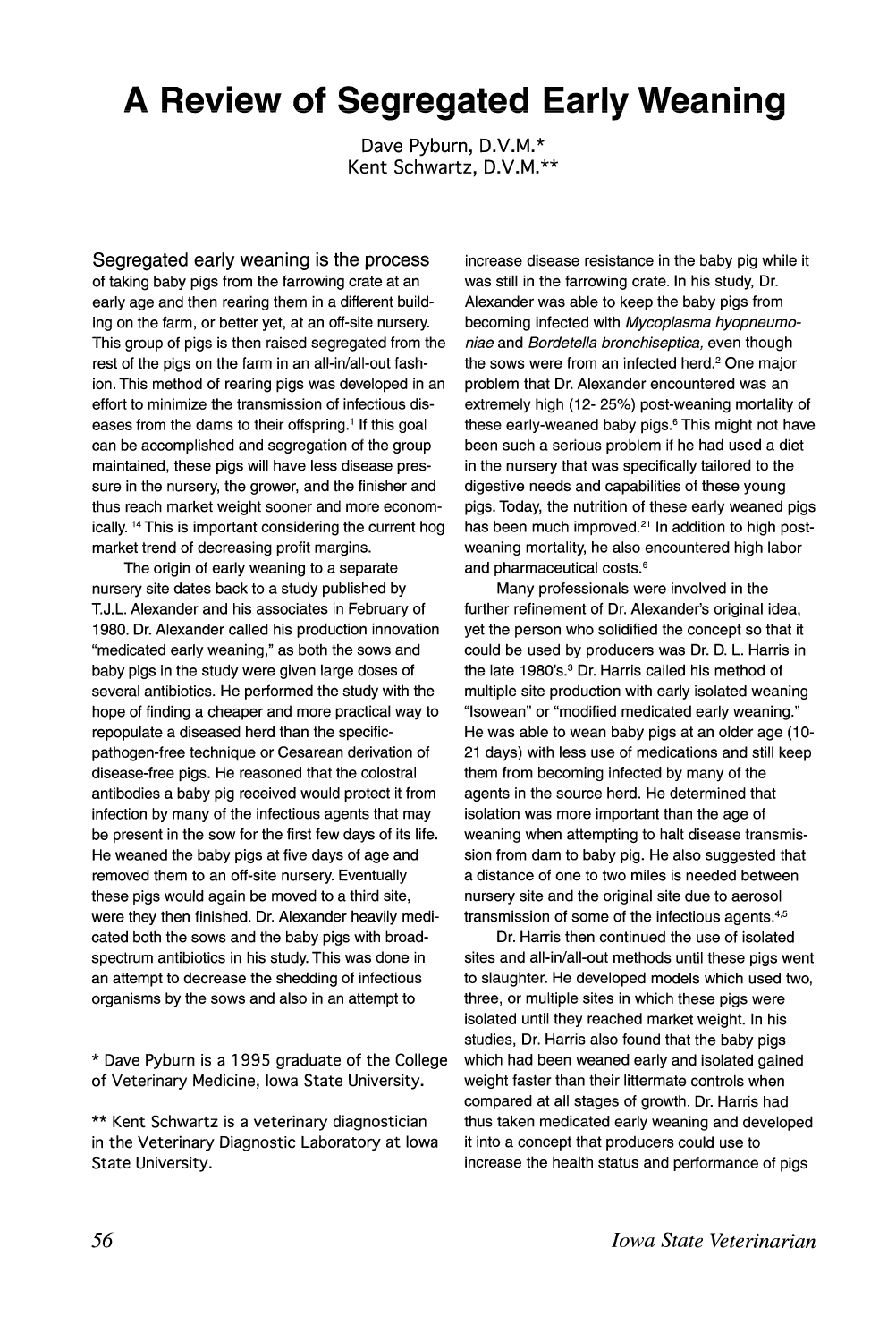and eliminate some disease transmission from the sow herd to their offspring.<sup>3,4,5</sup>

Today, segregated early weaning is modified and adapted in many different ways to meet the specific goals and available facilities of a particular producer. Even though it is often modified, a segregated early weaning program always adheres to two principles: first, weaning by 21 days of age; and second, maintain segregation by age after weaning.<sup>1</sup>

The first principle is that the pigs are early weaned at 21 days of age or less. This is a guide-line for segregated early weaning because pigs which receive a sufficient amount of a high quality colostrum in the first 24-36 hours after birth will still have high levels of protective maternal antibodies at this weaning age and are thus more resistant to disease.? This means the producer may need to hand mate to cluster farrowings to provide larger groups of pigs of a similar age. Management is further aided by controlling breeding and/or parturition by injection of prostaglandin F2 alpha to synchronize estrus or to induce the sow to farrow in approximately 22-26 hours post-injection. 8,9 This will allow attended farrowing, ensuring that all in the litter have equal access to the sow's colostrum. With segregated early weaning, baby pigs must be removed from the sow at a maximum age of 21 days before colostral immunity becomes low. 4,11,20

The weaning age used by a particular producer is dependent upon which infectious agents are to be eliminated from the offspring. Some infectious agents require earlier weaning ages than others to halt transmission from the sow to the baby pigs.  $7,9,20$ (See Table 1.)

The second principle of segregated early weaning is that these early weaned pigs are then grouped together, with no more than seven days of age variation between the youngest and the oldest in the group. Each group is then kept separated and isolated from the rest of the herd until they go to slaughter.<sup>1</sup>

The amount of distance that is needed between sites for group isolation is dependent upon many environmentai and iocai weather factors. Some of these factors include prevailing wind direction and velocity, atmospheric pressure, and relative humidity.6 Most importantly, the group must be segregated from other pigs. Seperate herdsmen,

Table 1<sup>10, 8, 9, 10, 16</sup>

| Transmission from Sow to Baby Pigs                                                                                        |  |
|---------------------------------------------------------------------------------------------------------------------------|--|
| Unable to halt transmission using SEW.*<br>Streptococcus suis                                                             |  |
| < 10 days of age plus use of multiple antibiotics.<br>Haemophilus parasuis                                                |  |
| Mycoplasma hyopneumoniae<br>$<$ 21 days of age                                                                            |  |
| Actinobacillus pleuropneumonia<br>$<$ 21 days of age                                                                      |  |
| $<$ 10 days of age<br>Pasteurella multocida type D                                                                        |  |
| Bordetella bronchiseptica<br>$<$ 10 days of age                                                                           |  |
| Salmonella choleraesuis<br>$<$ 12 days of age                                                                             |  |
| Serpulina hyodysenteriae<br>$<$ 21 days of age                                                                            |  |
| Pseudorabies virus<br>$<$ 21 days of age                                                                                  |  |
| < 21 days of age if in a herd that continuously uses<br><b>PRRS</b> virus<br>segregated early weaning.                    |  |
| TGE virus<br>< 21 days of age if sow has been exposed to virulent<br>virus and developed sufficient colostral antibodies. |  |
| Sarcoptic Mange<br>$<$ 14 days of age                                                                                     |  |

\* It is believed that we are unable to halt transmission of *Streptococcus suis* from the sow to the baby pig, using segregated early weaning, because the baby pig becomes infected with this particular agent at five days of age or even younger.<sup>13</sup> Due to the high post-weaning mortality we avoid weaning a baby pig at such a young age.<sup>6</sup>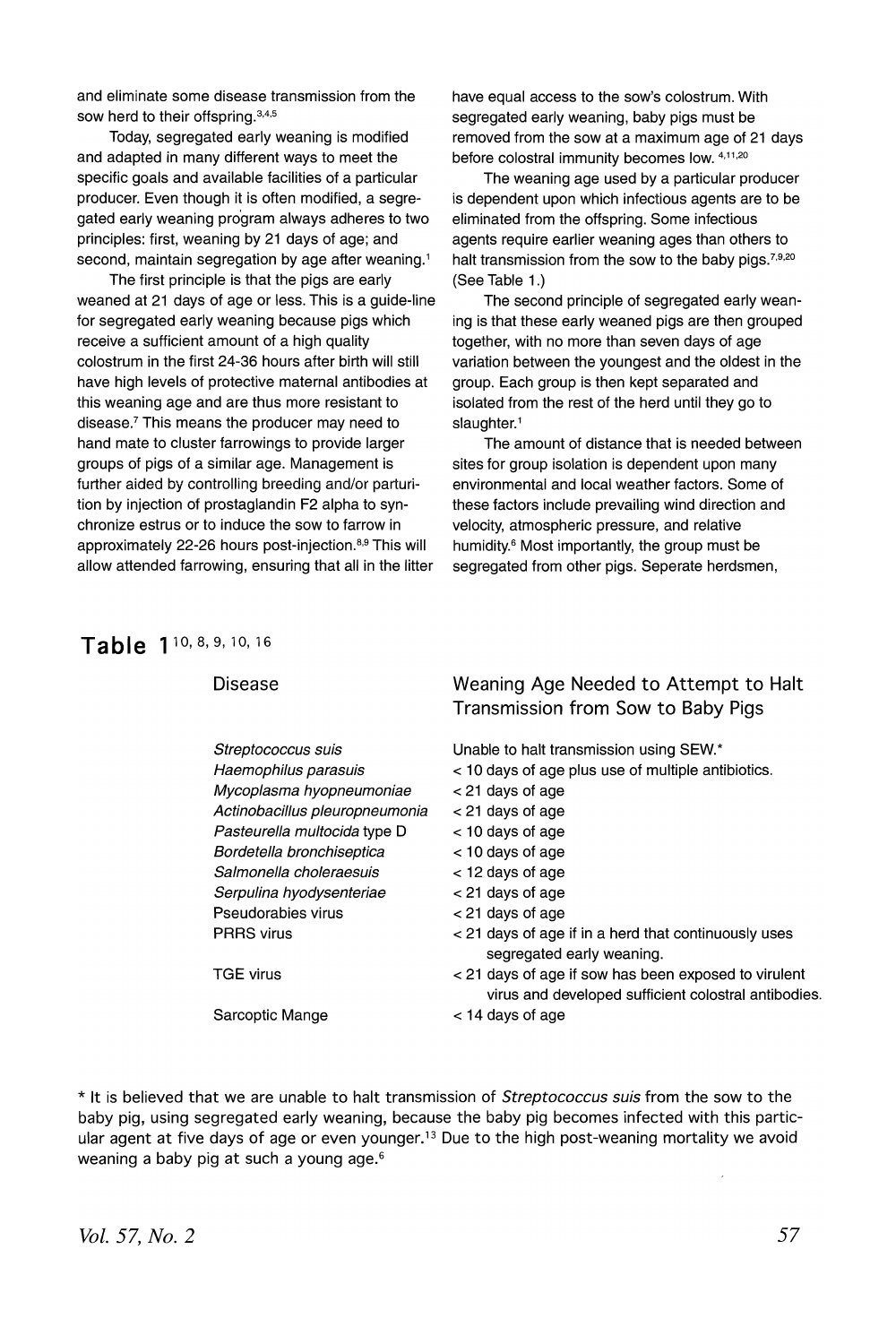minimal traffic and strict biosecurity is also important. <sup>15</sup> Researchers working on the development of segregated early weaning techniques still are not in agreement as to how far apart the separate sites should be in order to stop disease transmission between them. It has been reported that these sites should be at least two miles apart.<sup>4,11</sup> This two mile distance has been proposed based on disease transmission via wind, insects, birds, and rodents.? This distance is not very practical for the average Iowa pork producer. There are not many places in this state [lowa] which are at least two miles from a hog lot or hog confinement building.<sup>11</sup> Other researchers and swine practitioners, at the same time, are recommending a distance of at least onehalf mile between sites. These same researchers also suggest that a distance as little as two-hundred feet between total confinement buildings can work if steps are taken to ensure practically no air contamination occurs between the buildings. <sup>12</sup> The nursery should not be located downwind or downhill from the farrowing barn and the exhaust fan from the farrowing barn should not be directed towards the

nursery.? If segregated early weaning sites are going to be located within two-hundred feet of each other then their manure handling systems must be trapped. <sup>12</sup> Control of rodents also becomes a higher priority when the segregated early weaning sites are all located on the same farm location.<sup>7</sup> Clearly, more research needs to be done involving optimum segregated early weaning site distances to stop disease transmission between them.<sup>6</sup> We do know that the closer the sites are to each other the higher the levels of disease are on the farm. The larger the producer's total pig population is on the farm, the more likely segregated early weaning will fail.<sup>11</sup>

Isolation of the segregated early weaning sites, especially the nursery, is more important than physical distance between sites. <sup>15</sup> If the same people are working in both the farrowing barn and the isolated nursery: they must follow strict sanitation practices such as shower-in/shower-out to avoid transmitting disease from one site to another.<sup>19</sup> At a minimum, these people must change into clean coveralls and boots and wash their hands. The flow of vehicle traffic into and out of these sites must also be closely

#### **Table 2 <sup>7</sup>**

### **An Example Segregated Early Weaning Protocol #**

SOW Vaccinations and Medications

Five and Two Weeks Pre-farrowing Haemophilus parasuis . Actinobacillus pleuropneumonia Streptococcus suis type 2 Pasteurella multocida A and D E. coli TGE - Corona virus Rotavirus Bordetella bronchiseptica Clostridium spp. Erysipelas Mycoplasma hyopneumoniae

Ten Days Pre-farrowing Ivermectin

Five Days Pre-farrowing Oxytetracycline

Baby Pig Vaccinations and Medications

Day One Iron Ivermectin

Day Seven Ivermectin

Two Consecutive Days Pre-weaning Ceftifur sodium (extra-label) Tiamulin water medication

Six Weeks of Age Haemophilus parasuis

Eight Weeks of Age Erysipelas Haemophilus parasuis

# This protocol is for one specific producer. This table is not meant to be used on other farms.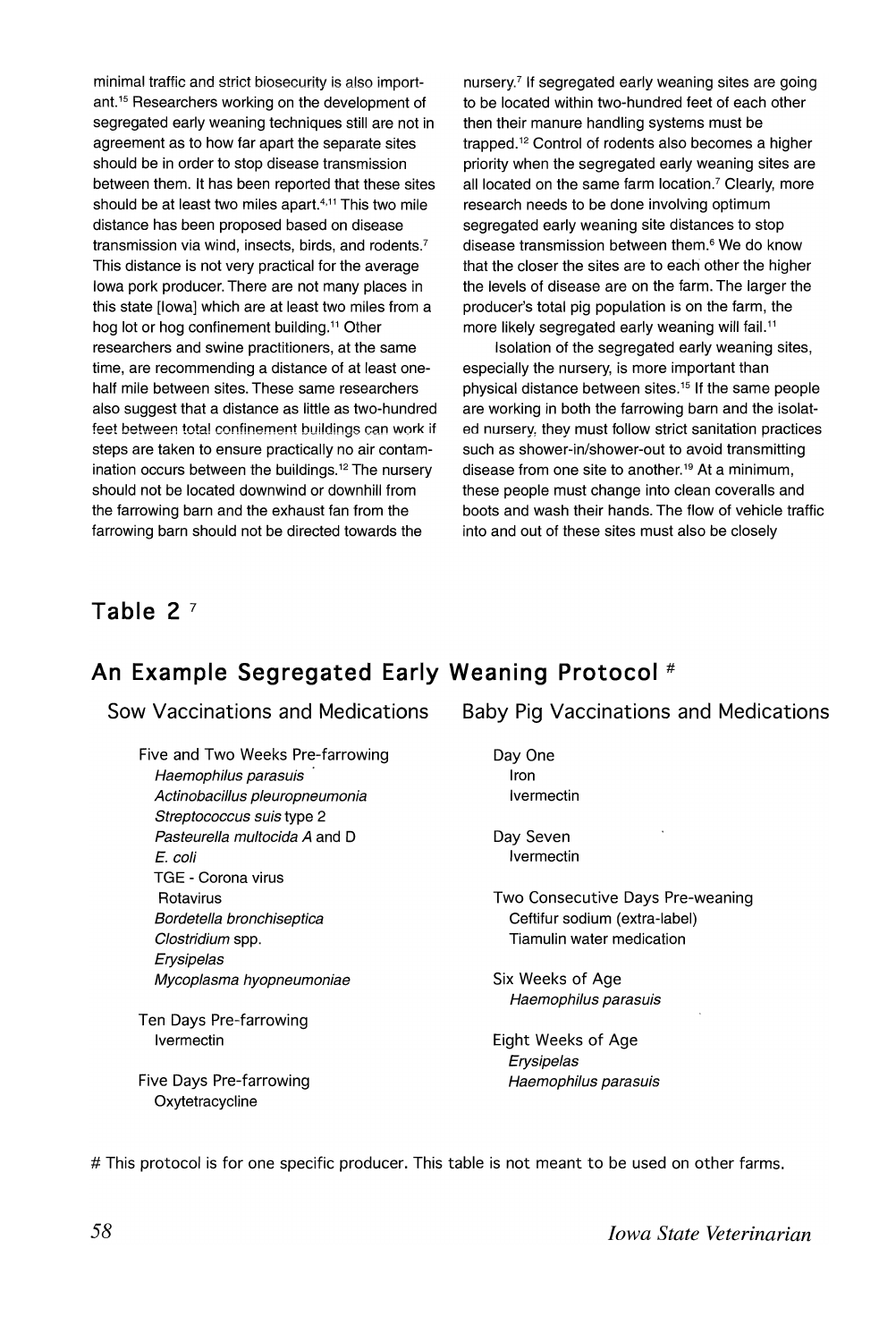controlled. It does not benefit the producer to have a large physical distance between the farrowing barn and nursery if diseases are being transmitted between the two sites on clothing, boots, hands, and vehicle tires.<sup>15</sup> Isolation also requires that the site is physically separated from other producers' herds. Be sure the seperate nursery site is not located in a position where it could become infected with diseases from a herd of a neighboring farm.<sup>7</sup>

Antibiotics and vaccines can be used to combat transrrlission of certain diseases. To decide what vaccines should be used, the disease or pathogens a producer wants to eliminate from his operation must be identified.<sup>20</sup> This is done with various diagnostic techniques and the help of a diagnostic laboratory. The sows are then vaccinated twice prefarrowing against the identified pathogens so that high levels of protective antibodies will be present in the colos-trum at farrowing. The first dose of vaccines for these sows is administered at approximately five weeks pre-farrowing. The second dose of the same vaccines is administered to the sows at two to three weeks prior to farrowing. The timing of these vaccin-ations allows the immune system to develop high levels of antibodies before the baby pigs are born.1? (Table 2 is an example of some of the vaccines that were used in one producer's program.)

Antibiotics are often used in a segregated early weaning protocol but it has been stated that, "the antibiotic accounts for twenty percent of the success of segreated early weaning." <sup>21</sup> This means that the actual isolation of the early weaned pigs is much more important than the use of particular antibiotics. <sup>18</sup> Medications are used in the baby pig with the goal of providing additional protection against infection from any pathogens the sow may be shedding.<sup>6</sup> Again, the pathogens present in the herd must be identified so that an antibiotic to which the organisms are sensitive can be chosen.<sup>20</sup> Antibiotics have also been used in the sow pre-farrowing with the hope that this will decrease shedding from the sow at farrowing. Medications other than antibiotics have been proposed for use in baby pigs that are weaned early and isolated, such as immune stimulants, vaccines, and porcine or bovine antiserum. <sup>6</sup>

When choosing antibiotics for a particular segregated early weaning protocol, a few important criteria should be considered. The current availability of the medication and the expected future availability of the product, the current approved uses of the medication (important because in the future it may become difficult to use products off-label), and the cost of the antibiotic are extremely important to today's producer.<sup>18</sup> As was stated earlier the antibiotic sensitivity pattern of the resident pathogen population on the farm must be investigated and should be used to determine the most appropriate antibiotic(s).<sup>18,20</sup> (Table 2 shows an example of antibiotics used in a segregated early weaning protocol.)

Segregated early weaning can be used by some producers as an effective way to increase the health status of their herd and possibly rid their herd of some specific pathogens. It is not a "magic bullet" that can be used by producers and veterinarians to rid a herd of all diseases. This disease fighting tool also is not meant to be used by all producers, as it will not be successful on all farms. A segregated early weaning program takes a long-term commitment on the part of both the producer and the veterinarian because it is not a one-time, quick fix. In order to keep the herd at a high health status, segregated early weaning needs to become the rule on the farm. All farms which are going to attempt segregated early weaning must devise their own specific protocol, depending on the targeted pathogens and the available facilities. This can only be done with the producer and the veterinarian working together, which provides an excellent opportunity for the veterinarian to help the producer plan a preventive medicine program specifically for his or her farm, which will decrease disease and increase the productivity of the herd. This also increases the relationship of trust between the producer and the veterinarian. Ideally, the producer will become a loyal client with a profitable, high health status swine herd.  $\blacksquare$ 

#### References

1. Clark, L.K. SEW Breaks the Disease Cycle. National Hog Farmer Blueprint Series. Fall 1994; 19:12-18.

2. Alexander, T.J.L., et al. Medicated Early Weaning to Obtain Pigs Free From Pathogens Endemic in the Herd of Origin. The Veterinary Record. 1980; 106: 114-119.

3. Hill, H. Segregated Early Weaning Unfolds. National Hog Farmer Blueprint Series. Fall 1994; 19:6-10.

4. Harris, D.L. Multiple Site Production. Proceedings of PIC International Meeting. 1992.

5. Harris, D.L. New Approaches for the Elimination of Infectious Diseases From Swine. Proceedings of the U.S. Animal Health Association Meeting. 1988; 416-426.

6. Dial, GO, et al. Strategies Employed in the United